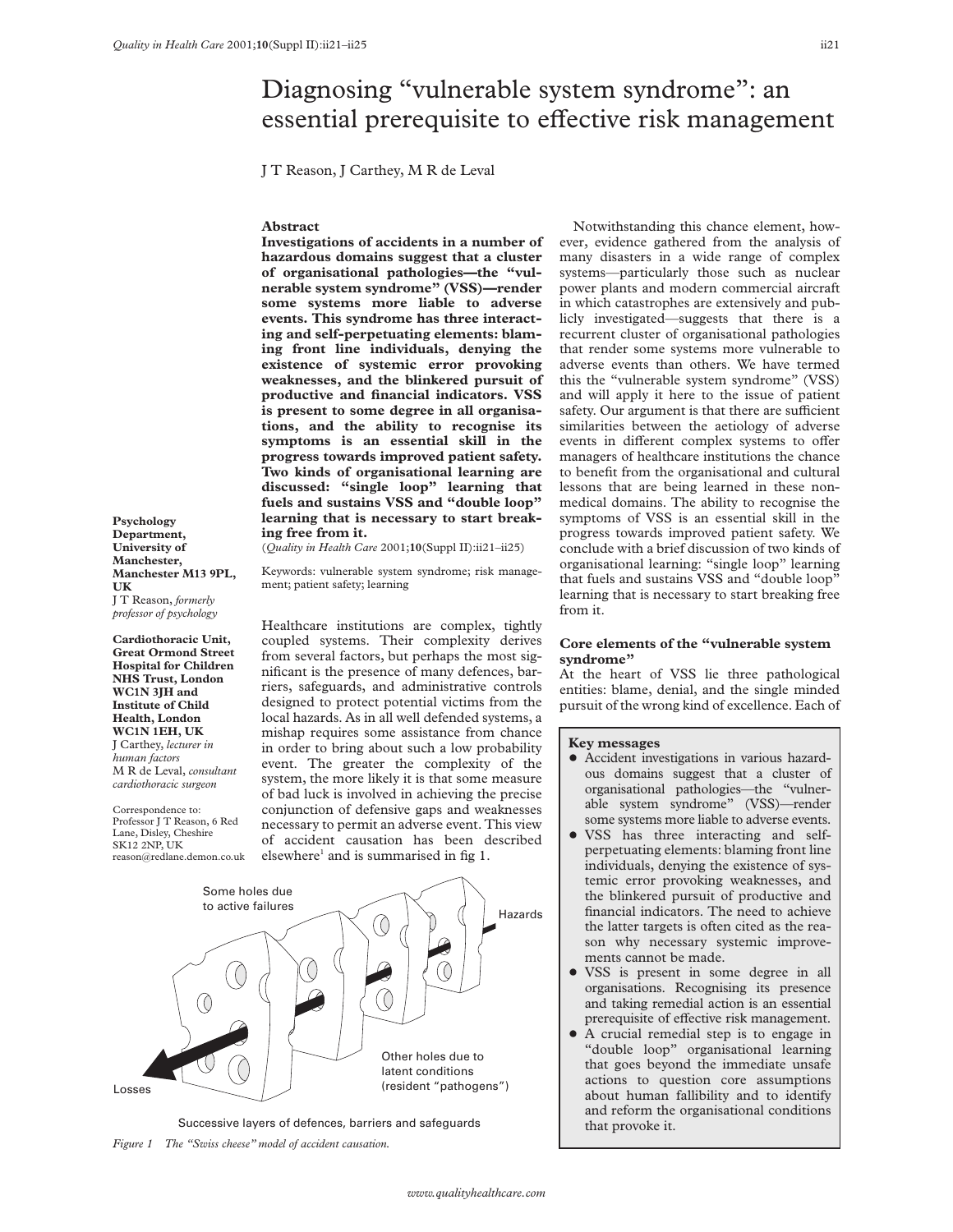

*Figure 2 The blame cycle.*

these systemic pathologies is deeply rooted in human psychology and, as a consequence, tends to be present in varying degrees in all organisational cultures. Before we can counteract their harmful consequences we need to understand why they have such a widespread influence on the way institutions deal with their hazards. Each core pathology interacts with and potentiates the other two so that, collectively, they form a self-sustaining cycle that will continue to impede and undermine any risk management programme that does not attempt to eradicate, or at least moderate, their malignant influence. They conspire to ensure that those whose business it is to manage the system and preserve patient safety will generally have their eyes firmly fixed on the wrong ball.

#### **Blame**

Of the three core pathologies, the very human tendency to blame individuals for bad outcomes—or an excessive adherence to the "person model"<sup>2</sup>-is the most tenacious and perhaps the most pervasive in its harmful effects upon organisational safety. It has its origins in a quartet of psychological factors: the fundamental attribution error, the illusion of free will, the just world hypothesis, and hindsight bias.

#### THE FUNDAMENTAL ATTRIBUTION ERROR

The fundamental attribution error<sup>3</sup> is one of the main reasons why people are so ready to accept the phrase "human error" as an explanation rather than as something that needs explaining. When we see or hear of someone performing less than adequately, we tend to put it down to the individual's personality or ability. We say that he or she was careless, silly, stupid, thoughtless, irresponsible, incompetent, or reckless. But if you were to ask the people in question why they acted in that way, they would almost certainly describe how the circumstances had constrained their actions. Everyone is capable of a wide range of actions, sometimes ill judged, sometimes inspired, but mostly somewhere in between. One

of the basic principles of error management is that the best people can make the worst mistakes.

#### THE ILLUSION OF FREE WILL

Another reason why we are so inclined to blame people rather than situations stems from the illusion of free will.<sup>4</sup> People, especially in Western cultures, place great value in the belief that they are, in large part, the controllers of their own destinies. They can even become mentally or physically ill when deprived of this sense of personal freedom. Feeling ourselves to be capable of choice naturally leads us to assume that other people are the same. They, too, are seen as free agents, able to choose between right and wrong and between correct and erroneous courses of action. When people are presented with accident reports and asked to judge which causal factors were the most avoidable, they almost invariably pick out the human actions. These processes act in concert to drive the blame cycle (fig 2).

#### THE JUST WORLD HYPOTHESIS

Another factor is the just world hypothesis.<sup>4</sup> This is the belief shared by most children and many adults that bad things only happen to bad people, and conversely. In the safety context, the healthcare professionals implicated in an adverse event are seen as bad by virtue of the unhappy outcome.

#### HINDSIGHT BIAS

Hindsight bias—or the "knew-it-all-along" effect—is the universal human tendency to see past events as somehow more foreseeable than they actually were.<sup>5</sup> When we look back at some salient event, our knowledge of the outcome unconsciously colours our perceptions of how and why it occurred. Those blessed with outcome knowledge see all the lines of causality homing in on some clearly defined happening, but those equipped only with foresight do not see this convergence. One of the reasons why (what appear to the retrospective observer to be) obvious signs of an impending tragedy are often ignored is that such warnings are only effective if the participants realise what kind of bad outcome they could have, and this is not always the case.

At the organisational level there are further processes at work that reinforce these psychological tendencies to regard front line practitioners as both the primary cause of mishaps and as the main target for remedial efforts. The first is the principle of least effort. It is usually relatively easy to identify the proximal errors of the individual at the sharp end and to consider these to be the "cause" of the mishap. That being the case, investigation of the adverse event need proceed no further. The second is the principle of administrative convenience. By restricting the search to the actions of those directly in contact with the patient, it is possible to limit the blame accordingly and thus minimise any institutional responsibility. This response is especially compelling when the actions of the individual in question are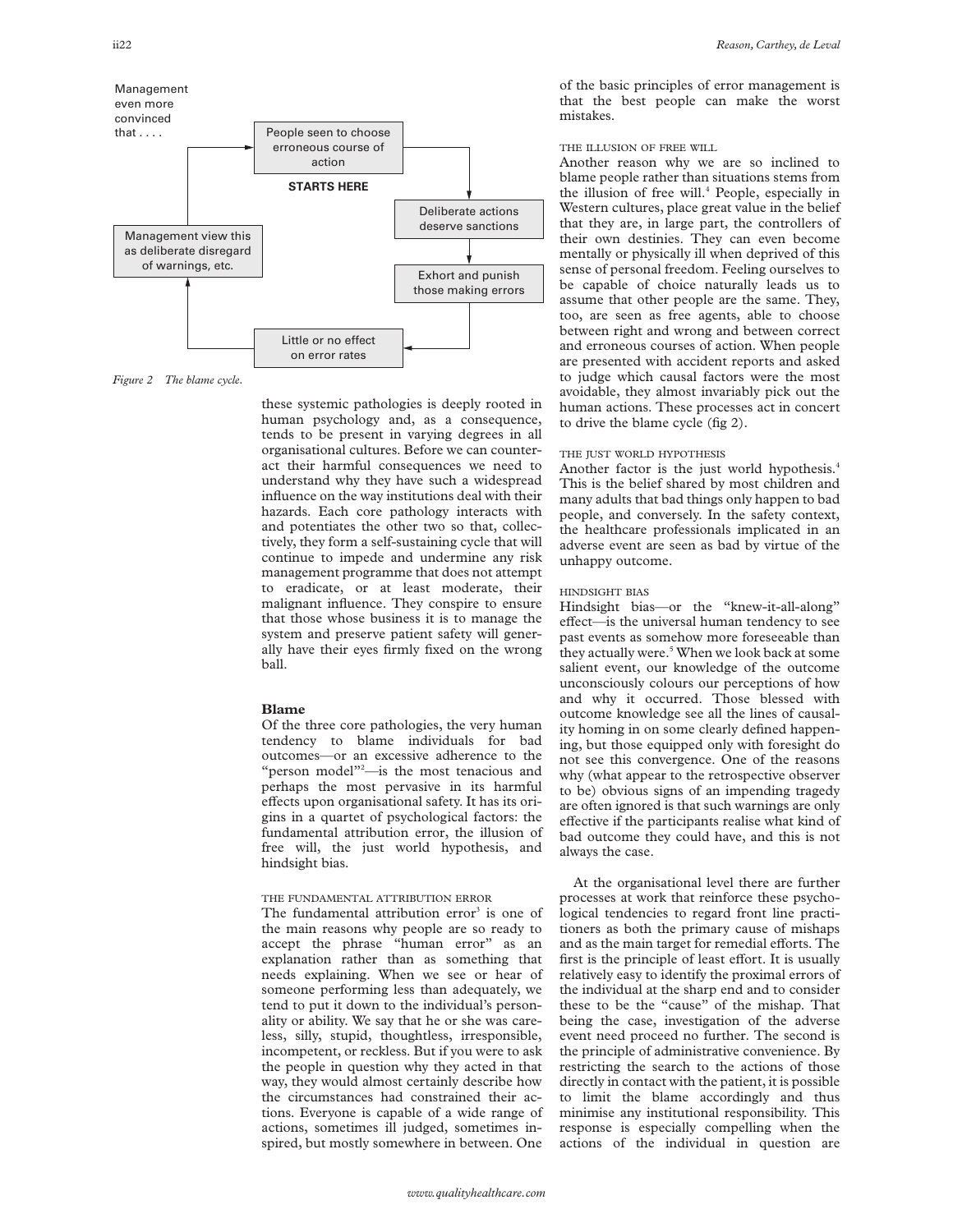believed to deviate from some established protocol—a view that equates non-compliance with guilt and overlooks the fact that any pre-programmed procedure can be inappropriate in certain circumstances.

## PENALTIES OF A BLAME CULTURE

The attractions of the "person model" are many and obvious, so why is it so wrong? Firstly, the institution fails to learn that errors and non-compliances mark the starting point of an investigation, not its conclusion. As shown in fig 1, adverse events result from a cascade of factors at many levels of the system. Evidence from various hazardous domains shows that the same situations keep provoking the same kind of errors in a wide variety of people.2 For example, there have been 13 fatal incidents of intrathecal administration of medication since 1975. Analysis of these incidents has identified common factors including transportation practices between the pharmacy and wards, poor training and risk awareness among junior doctors, and the design and labelling of drug syringes.<sup>6</sup>

Secondly, the organisation also limits its remedial efforts to attempts at changing the behaviour of an individual clinician or nurse by blaming, shaming, naming, and retraining. But the fleeting psychological precursors of fallibility—for example, inattention or forgetting—are the last and the least manageable aspects of the error producing sequence. Despite all the intuitive evidence to the contrary, it is far easier to fix situations than to change people, and this is the only way to achieve institutional resilience in health care.<sup>7</sup>

Finally, in institutions where the focus is on the "person model", the end result of an investigation into an adverse event is a maladaptive mindset in which the institution lives happily with the illusion that it has improved patient safety. Lacking any reliable information about the true nature of the dangers or the actual manner of their occurrence, those who manage the institution feel safe. There may be the occasional bad apple, they think, but the barrel itself is in good shape. Having identified and "dealt with" the "wrongdoers", it is then a very short step to the view that it could not happen here again. And this has a corollary: the belief that anyone who says differently is a troublemaker. Blaming thus fosters denial.

The net effect of these processes is illustrated in box 1 which is based on a hypothetical institutional response to a real life incident described by Carlisle *et al*. 8

### **Denial**

The American social scientist Ron Westrum distinguished three kinds of safety culture: pathological, bureaucratic, and generative.<sup>9</sup> The main distinguishing feature is the way in which an organisation handles safety related information. Generative or high reliability organisations "encourage individuals and groups to observe, to inquire, to make their conclusions known and, where observations concern important aspects of the system, actively to bring them to the attention of higher

#### **The incident**

During a syringe change over a nurse incorrectly recalibrated a syringe pump delivering a morphine infusion to a patient with stomach cancer, resulting in a fatal overdose.

### **The immediate response**

The institution suspended the nurse pending an investigation. She was subsequently given a formal written warning, reinstated, and retrained in the use of syringe pumps.

## **The incident investigation**

The incident investigation showed that a Graseby MS26 syringe driver was being used. Whereas this pump is calibrated in millimetres per hour, a second widely used pump in the institution, the Graseby MS16A, is calibrated in millimetres per day. During the syringe change over the nurse applied the calibration principles for the MS16A to a MS26 pump.<sup>8</sup> Such errors of transference, where the principles for operating one type of device are incorrectly applied to another, have been identified as common failure modes in other domains.<sup>3</sup>

## **Early warning signs**

Data from previous incident reports showed that two similar errors had recently been reported. On the first occasion the nurse quickly realised her error and corrected it. On the second occasion the re-calibration error was spotted by a ward sister who immediately corrected it. Following these errors the chief pharmacist and two consultants wrote to management and asked for a single standard pump to be used throughout the Trust (as far as possible). This scheme was not implemented because the high cost would have made it impossible for the institution to remain within the financial targets set by the regional health authority. Management also felt that retraining the nurses involved was a more appropriate solution. They did, however, send a memorandum to all senior nursing staff to warn them of the differences between the pumps with instructions to pass this information on to their teams.

#### **Recurrent problems of the system**

In all three cases (the fatal overdose and the warning events) the nurses had been working on understaffed shifts. Ward sisters had complained to management about the increased workload. No action was taken because management accepted nursing shortages as a sad fact of working life. Hence, key situational factors, including differences in equipment design between syringe drivers, heavy workload, and staff shortages were not considered relevant during the incident investigations. The focus was solely on the individual nurses involved and the institution lived with the illusion that they had created safety by naming, blaming and retraining nursing staff who made errors.

*Box 1 Symptoms of VSS in hospital A.*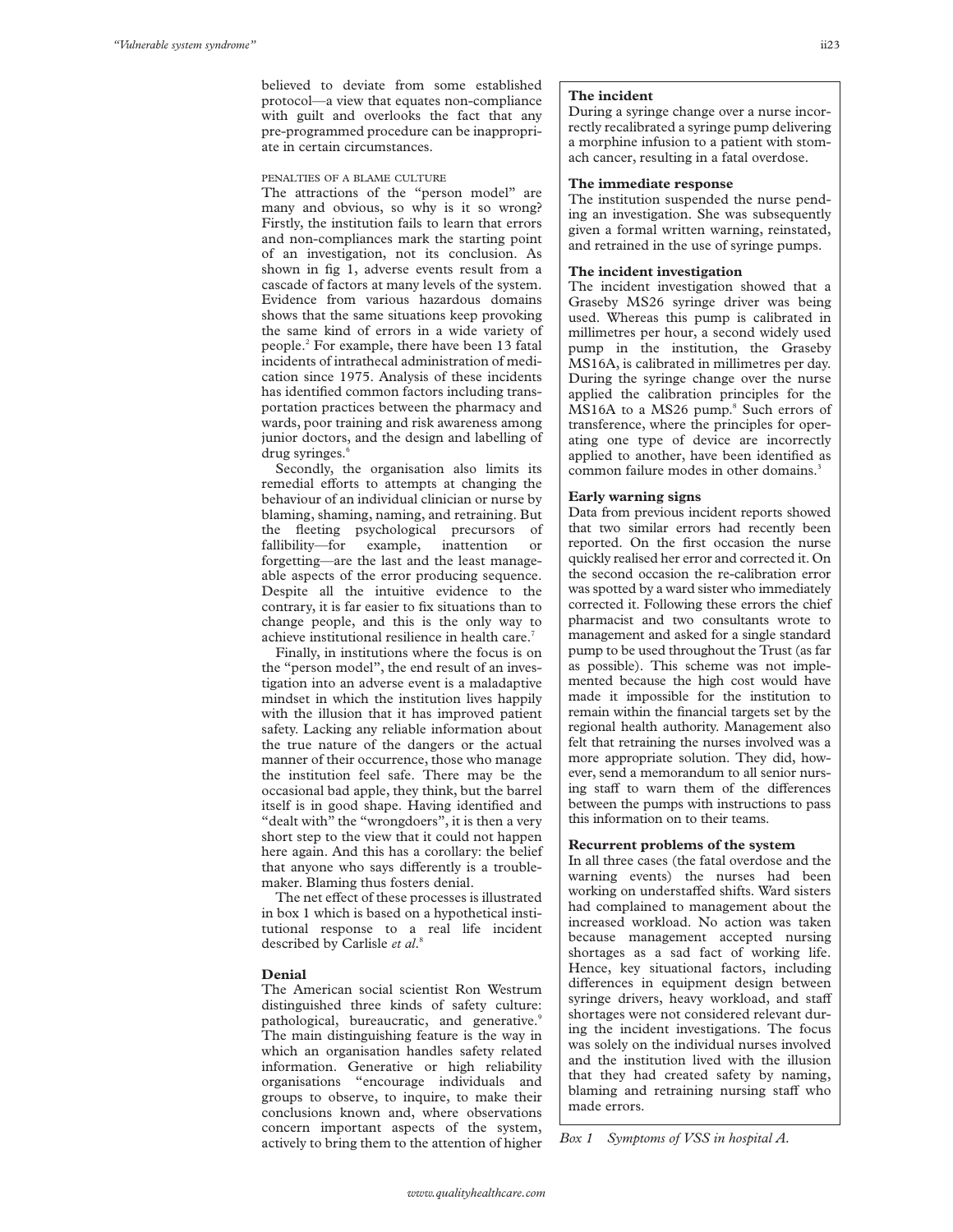management".<sup>9</sup> In sharp contrast, pathological organisations muzzle, malign, or marginalise whistle blowers, shirk collective safety responsibility, punish or cover up failures, and discourage new ideas. In short, they do not want to know. Bureaucratic or calculative organisations (the large majority) lie somewhere in between. They will not necessarily shoot the messenger but new ideas often present problems. Safety management tends to be compartmentalised. Failures are isolated rather than generalised, and are treated by local fixes rather than by systemic reforms.

Having thus dispelled any nagging concerns about the institution's stance on patient safety, the top managers of a pathological—or sometimes even a bureaucratic—organisation are now free to pursue the efficiency and cost saving targets that feature so prominently in the delivery of modern health care. Managing by such objectives is what professional managers have been trained for and, not unreasonably, they feel that their performance will be judged primarily by the extent to which they achieve these goals. This opens the way to the single minded pursuit of the wrong kind of excellence.

## **The wrong kind of excellence**

Even those bureaucratic organisations with their eyes firmly on the "safety ball" can pursue the wrong kind of excellence. In industry there are many companies engaged in hazardous operations that still measure their plant safety by the lost time injury frequency rate. Unfortunately, this relates specifically to personal injury accidents and provides little or no indication of a system's liability to a major disaster. The road to organisational catastrophes is paved with falling or very low lost time injury rates.<sup>10</sup>

The corollary in healthcare institutions is a singular focus on critical numerical indices. Hospital managers live by numbers but they do not always appreciate their limitations. A myopic focus on manipulating specific indicators—such as waiting times/lists for clinics and surgery, number of operations carried out, percentage bed occupancy rates, frequency of cancelled procedures—does not readily lead to detection of the subtle interactions of the system that could end up as adverse events.

Dietrich Doerner, a German psychologist, has spent many years studying the strengths and weaknesses of human cognition when managing richly interconnected dynamic systems.<sup>11</sup> His findings throw considerable light on the mental origins of this blinkered pursuit of excellence. When dealing with complex systems people have a tendency to think in linear sequences. They reason in causal series rather than in causal networks. They are sensitive to the main effects of their actions upon the progress towards an immediate goal, but frequently remain unaware of their side effects upon the rest of the system. In a highly interactive, tightly coupled system, the knock-on effects of interventions radiate outwards like ripples in a pool, but people can only "see" their influences within the narrow

#### **Performing to numerical indices**

Institution B worked hard to meet Government targets to reduce waiting lists for clinical procedures and outpatient appointments. It maximised the occupancy of ward/ intensive care beds and reduced average waiting times for treatment in its accident and emergency department. On these and other numerical indices, institution B was regarded as a good performer by the regional health authority.

# **Early warning signs**

Senior surgeons from various specialities at institution B had, over time, become increasingly worried about the high labour turnover, particularly amongst nursing staff, blood bank technicians, and operating theatre assistants. They were concerned that unless action was taken the continuous loss of experienced team members would eventually paralyse the system.

#### **The institution's response**

The organisation's myopia on meeting efficiency targets meant that warnings about the long term effects of the high staff turnover were not acted upon.

#### **The consequences**

The high staff turnover reached such a magnitude that it precluded the ability of the institution to reach both efficiency targets and to operate safely. Over time an over-reliance on agency nurses led to decreased nursing experience on the wards. Many of the agency nurses were unfamiliar with the institution's policies, culture, communication interfaces, and team practices. An audit by the infection control team showed decreased compliance with infection control procedures among nursing staff and an increase in the rate of nosocomial infections. Resource shortages in the blood bank and among operating theatre assistants led to operations being cancelled at short notice because the blood could not be cross matched in time or because insufficient technical support was available to carry out the case. There was also an increase in the frequency of cross matching errors which was linked to the long hours and poor shift patterns worked by laboratory staff.

## *Box 2 Pursuing the wrong type of excellence in health care*.

sector of their current concern. Similarly, people are not good at controlling processes that develop in an exponential or a non-linear fashion. They almost invariably underestimate their rate of change and are constantly surprised at the outcomes.

A hypothetical example of how the single minded pursuit of the wrong type of excellence manifests itself in health care is shown in box 2.

## **Conclusion**

If there is one set of characteristics that distinguishes the robust organisation from those